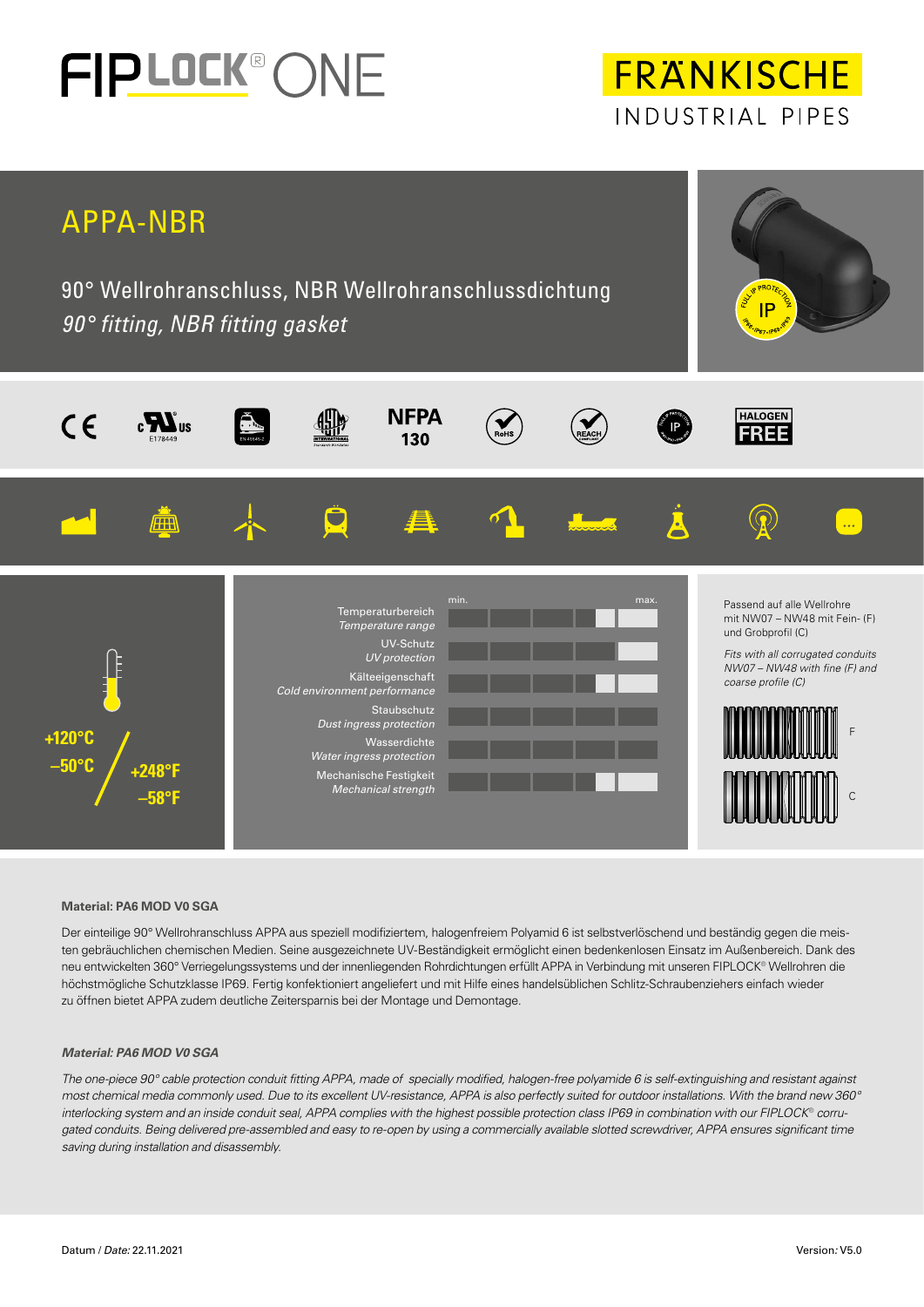

## APPA-NBR

Produkteigenschaften / *Product performances*

| Anwendungseigenschaften / Application performances                          | <b>Eigenschaften</b><br><b>Characteristics</b>       | <b>Maßeinheit</b><br><b>Unit</b> | Normen, Spezifikationen<br><b>Standards, specifications</b> | <b>Bemerkung</b><br><b>Remark</b>                      |  |
|-----------------------------------------------------------------------------|------------------------------------------------------|----------------------------------|-------------------------------------------------------------|--------------------------------------------------------|--|
| Temperaturbereich<br>Temperature range                                      | $-50$ bis / to $+120$<br>$-58$ bis $/10+248$         | ۰c<br>°F                         | IS FIP                                                      |                                                        |  |
| Temperatur (kurzfristig)<br>Temperatur (short-term)                         | 150 (500 h); 160 (100 h)<br>302 (500 h); 320 (100 h) | °C<br>°F                         | IS FIP                                                      |                                                        |  |
| Werkstoffeigenschaften / Material performances                              |                                                      |                                  |                                                             |                                                        |  |
| Kerbschlagzähigkeit<br>Notched bar impact test                              | $7 - 25$                                             | kJ/m <sup>2</sup>                | ISO 180                                                     |                                                        |  |
| <b>Systemdichtheit / System tightness</b>                                   |                                                      |                                  |                                                             |                                                        |  |
| <b>IP Schutzart</b><br>IP rating                                            | IP66/IP67/IP68/IP69<br>(IP69K)                       |                                  | <b>IEC EN 60529</b>                                         |                                                        |  |
| Brandschutzeigenschaften / Fire safety performances                         |                                                      |                                  |                                                             |                                                        |  |
| Halogen- und Cadmium frei<br>Free from halogens and cadmium                 | ja / yes                                             |                                  |                                                             |                                                        |  |
| <b>Brandklasse</b><br>Fire classification                                   | V <sub>0</sub>                                       |                                  | <b>UL 94</b>                                                |                                                        |  |
| <b>Brandeigenschaft des Produktes</b><br>Fire characteristic of the product | selbstverlöschend<br>self-extinguishing              |                                  | <b>UL1696</b>                                               |                                                        |  |
| Sauerstoffindex<br>Oxygen index                                             | >32                                                  | $\%$<br>EN ISO 4589-2            |                                                             |                                                        |  |
| Glühdrahtprüfung<br>Glow wire test                                          | 960<br>1760                                          | °C<br>°F                         | IEC 60695                                                   |                                                        |  |
| Brandgefährdungsstufe<br>Fire hazardous level                               | <b>HL3 R22</b><br><b>HL3 R23</b>                     |                                  | EN45545-2                                                   |                                                        |  |
| Brandausbreitungsindex<br>Flame spread index                                | konform<br>compliant                                 |                                  | ASTM E162                                                   | erfüllt /acc.<br><b>NFPA 130</b>                       |  |
| Rauchgasdichte<br>Smoke densitiv                                            | konform<br>compliant                                 |                                  | ASTM E662                                                   | erfüllt /acc.<br><b>NFPA 130</b>                       |  |
| Rauchgastoxizität<br>Smoke toxicity                                         | konform<br>compliant                                 |                                  | BSS 7239/SMP 800-C                                          |                                                        |  |
| Energieinhalt (Enthalpie)<br>Heat release (Enthalpy)                        | 19,4 (8265)                                          | MJ/kg<br>(BTU/lb)                | <b>ASTM E1354</b>                                           | 50 kW/m <sup>2</sup> Wärme-<br>stromdichte / heat flux |  |
| Brandausbreitung<br>Spread of fire                                          | nicht brandausbreitend<br>non flame propagating      |                                  | <b>IEC EN 61386</b>                                         |                                                        |  |

## **Witterungseigenschaften /** *Weathering performances*

| UV-<br>eständiokeit<br>un<br>ww<br>.ner<br>ʻlir<br>. .<br>. .<br>$\sim$ | rrageno<br>nei | 0.01<br>. | . .<br>) Jahre<br>bis |
|-------------------------------------------------------------------------|----------------|-----------|-----------------------|
| שו<br>anr<br>tormanc<br>m                                               | excellent      | וו ו טו   | ШD<br>vear<br>7U      |

Prüfungen werden nach EN ISO 139 bei 23°C / 50% r. F. durchgeführt (sofern nicht anders angegeben). IS FIP = Interne Spezifikation FIP *Tests carried out acc. EN ISO 139 at 23°C / 50% r. h. (if not indicated different). IS FIP = Internal Specification FIP*